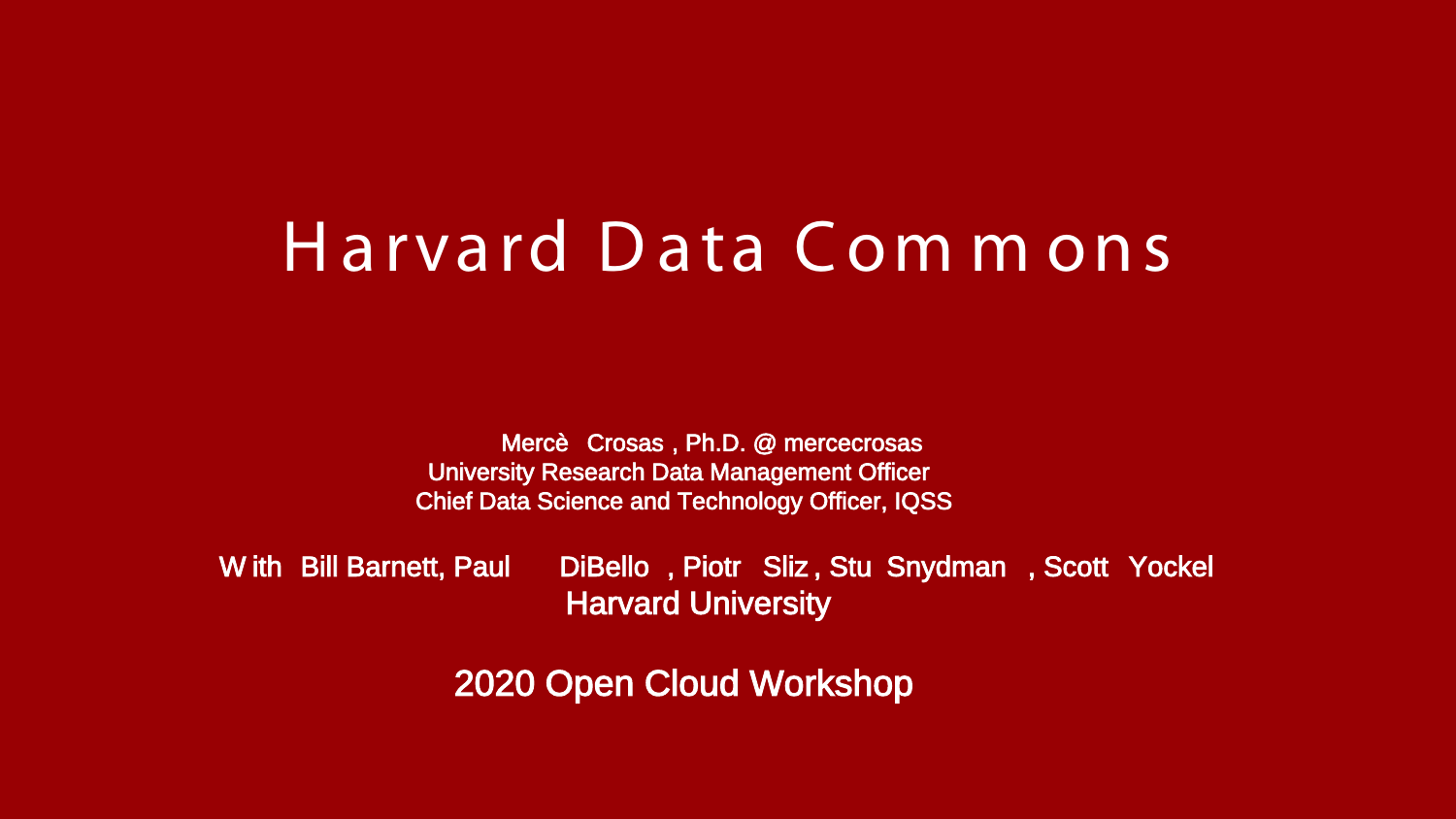### What is a Data Commons?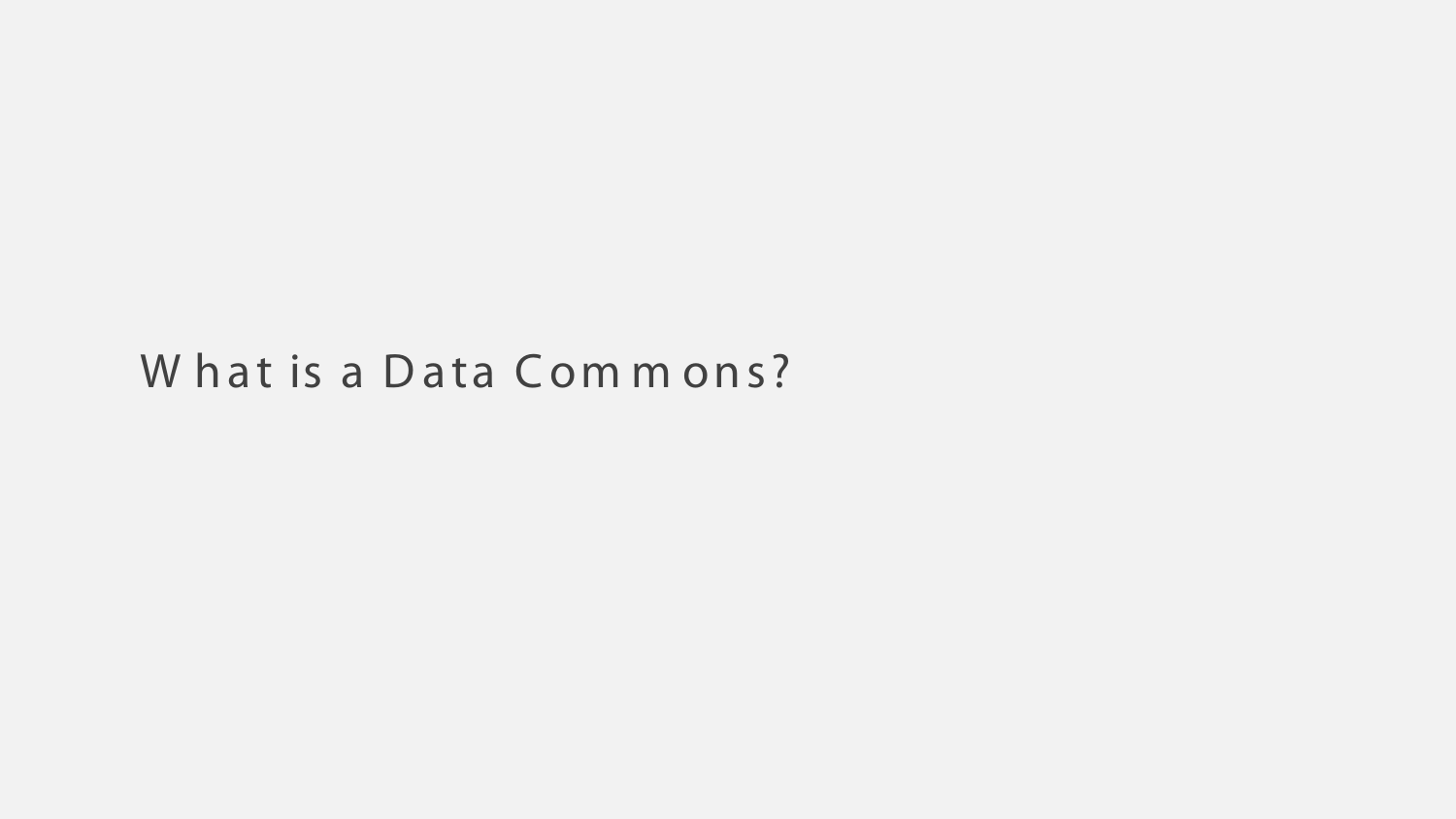### DATA COMMONS DE FINITION

**"… a data commons brings together (or colocates) data with cloud computing infrastructure and commonly used software services, tools & applications for managing, analyzing and sharing data to create an interoperable resource for a research community"**

[https://medium.com/@rgrossman1/a-proposed-end-](https://medium.com/@rgrossman1/a-proposed-end-to-end-principle-for-data-commons-5872f2fa8a47)

to-end-principle-for-data-commons-5872f2fa8a47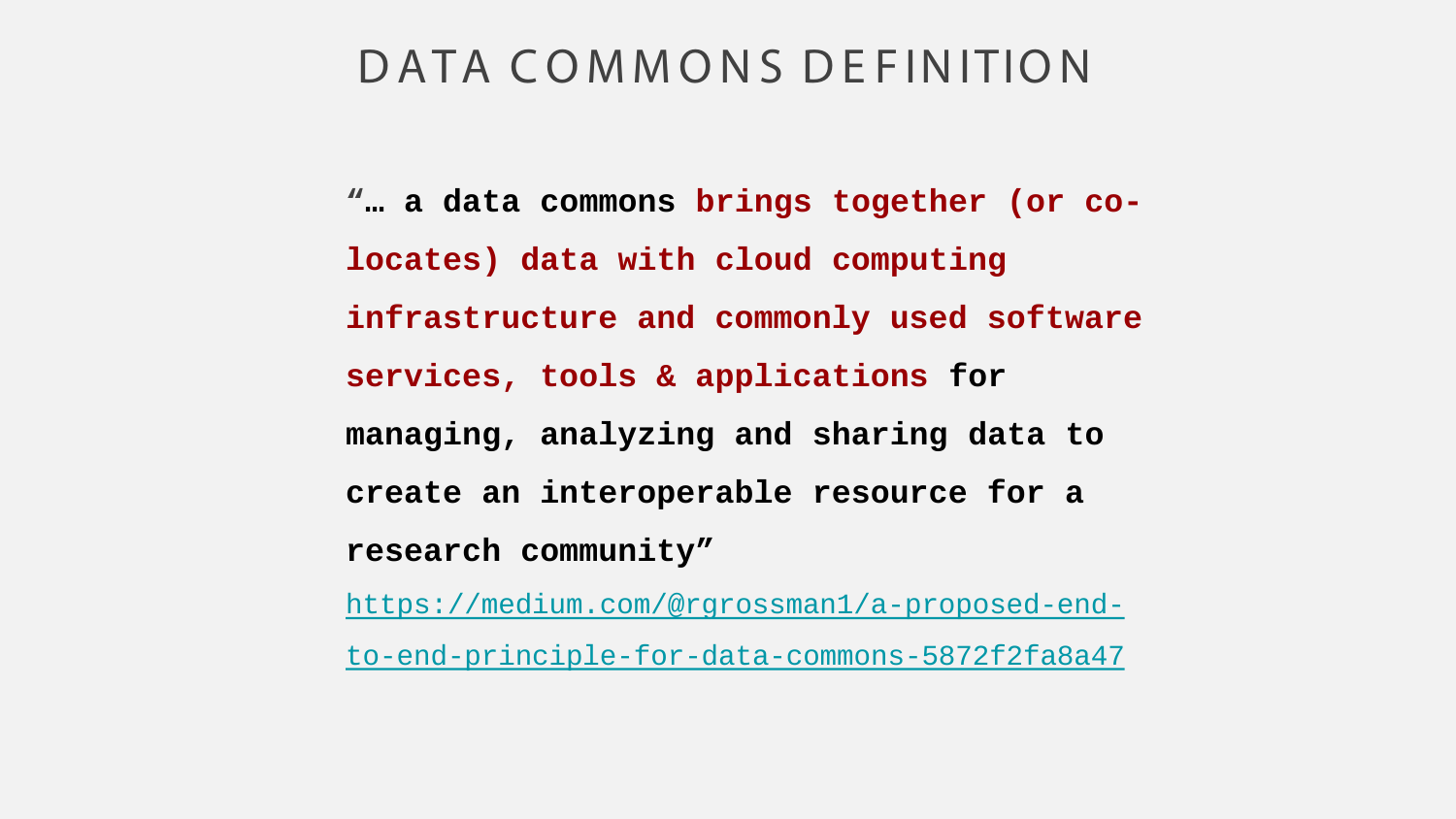## DATA COMMONS COMPONENTS

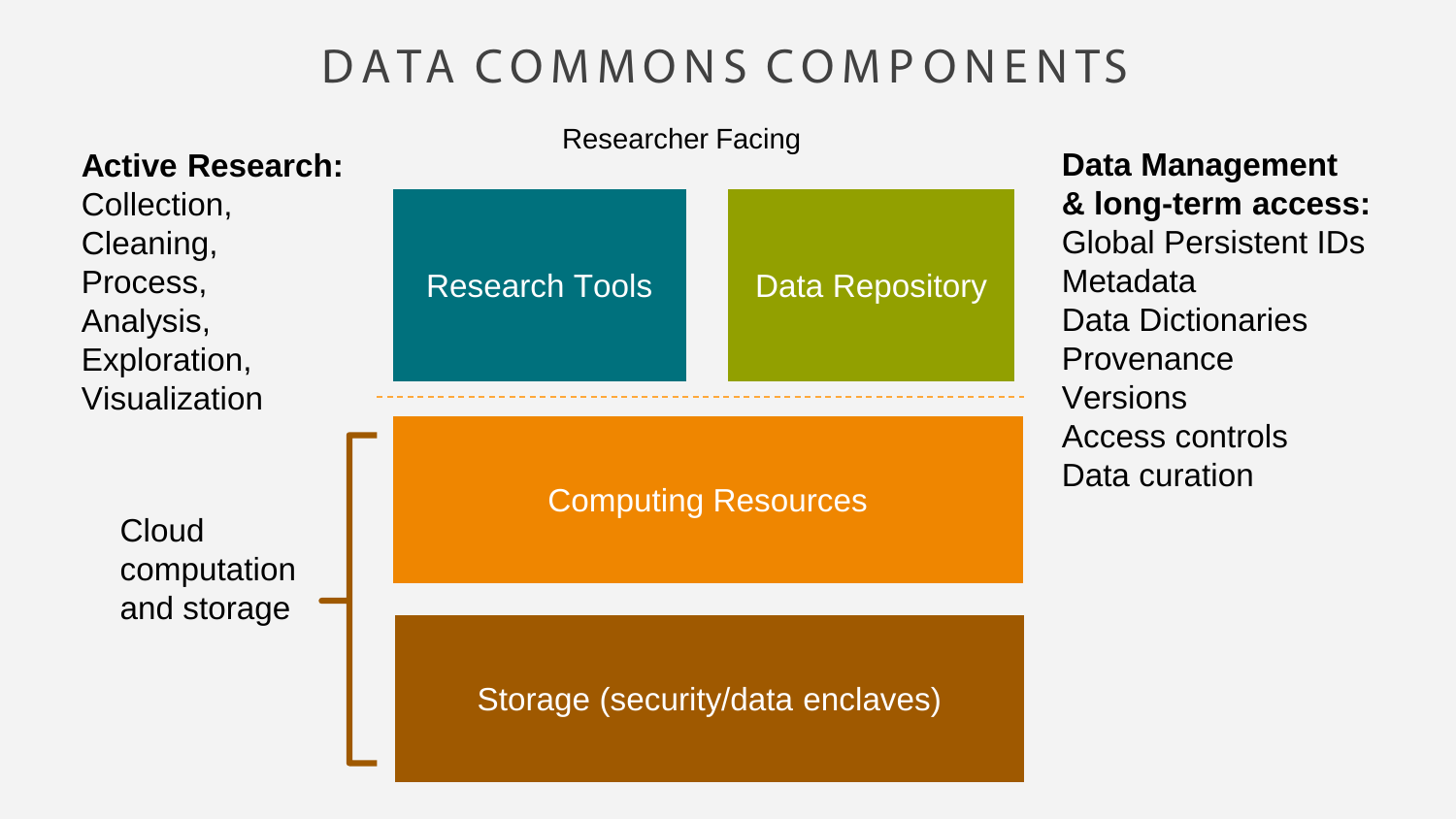### E XAMPLE: AUSTRALIAN RESEARCH DATA COMMONS

#### **A Data Commons at the National Level**

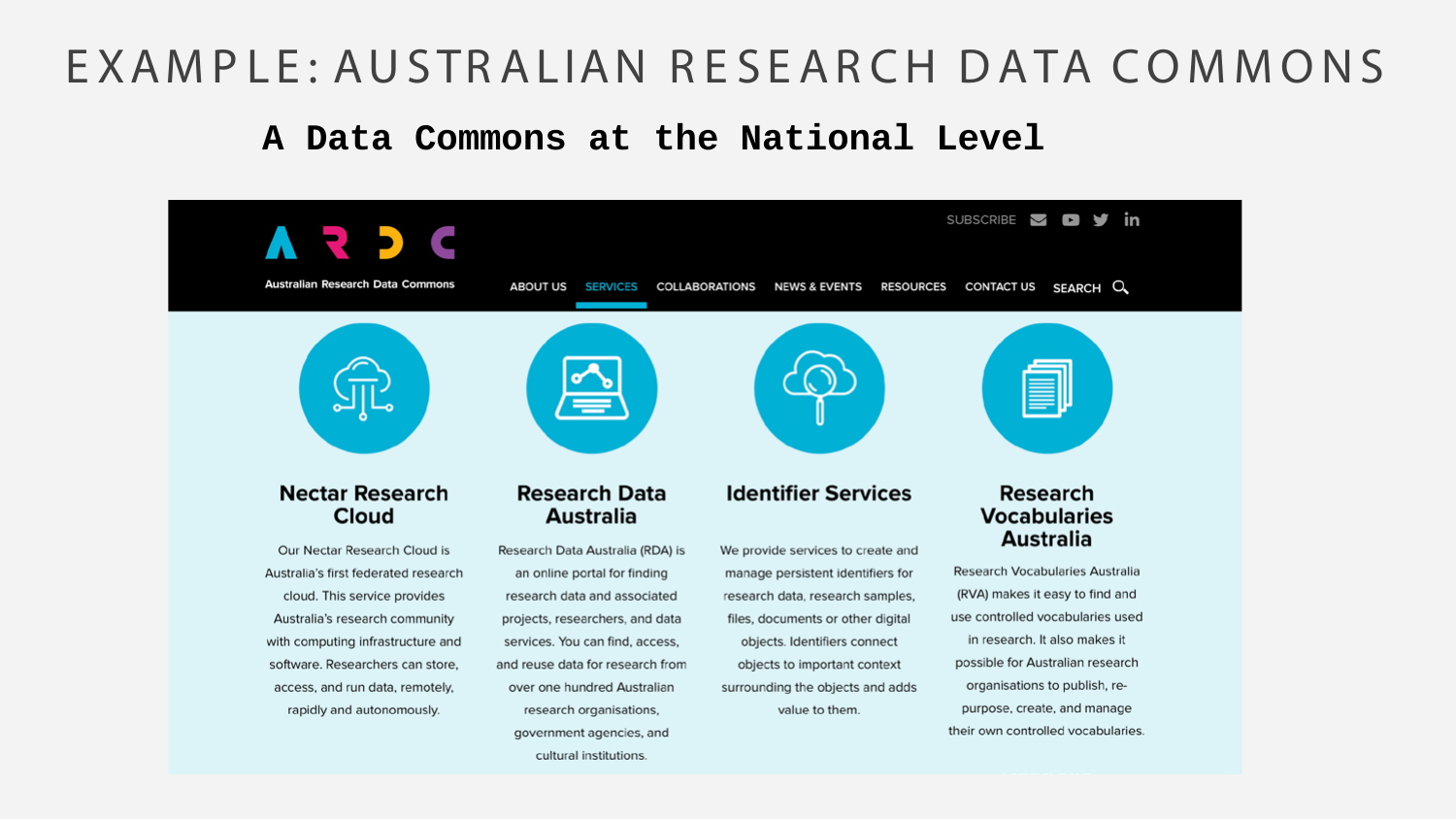## EXAMPLE: GENOMIC DATA COMMONS

### A Data Commons for a scientific domain

| NIH                                                      |                |                     | $\check{ }$        | NATIONAL CANCER INSTITUTE - CANCER.GOV<br>CCG Web Site | Contact Us            | <b>Launch Data Portal</b> | <b>III</b> GDC Apps |
|----------------------------------------------------------|----------------|---------------------|--------------------|--------------------------------------------------------|-----------------------|---------------------------|---------------------|
| <b>NATIONAL CANCER INSTITUTE</b><br>Genomic Data Commons |                |                     |                    | Search this website                                    |                       |                           |                     |
| About the GDC                                            | About the Data | <b>Analyze Data</b> | <b>Access Data</b> | <b>Submit Data</b>                                     | <b>For Developers</b> | Support                   | <b>News</b>         |

#### The Next Generation Cancer Knowledge Network

Cases by Major Primary Site



The NCI's Genomic Data Commons (GDC) provides the cancer research community with a unified data repository that enables data sharing across cancer genomic studies in support of precision medicine.

The GDC supports several cancer genome programs at the NCI Center for Cancer Genomics (CCG), including The Cancer Genome Atlas (TCGA) and

#### Analyze Data



The GDC Data Analysis, Visualization, and Exploration (DAVE) Tools allow users to interact intuitively with the GDC data and promote the development of a true cancer genomics knowledge base.

#### - More about Analyzing Data



provides a platform for efficiently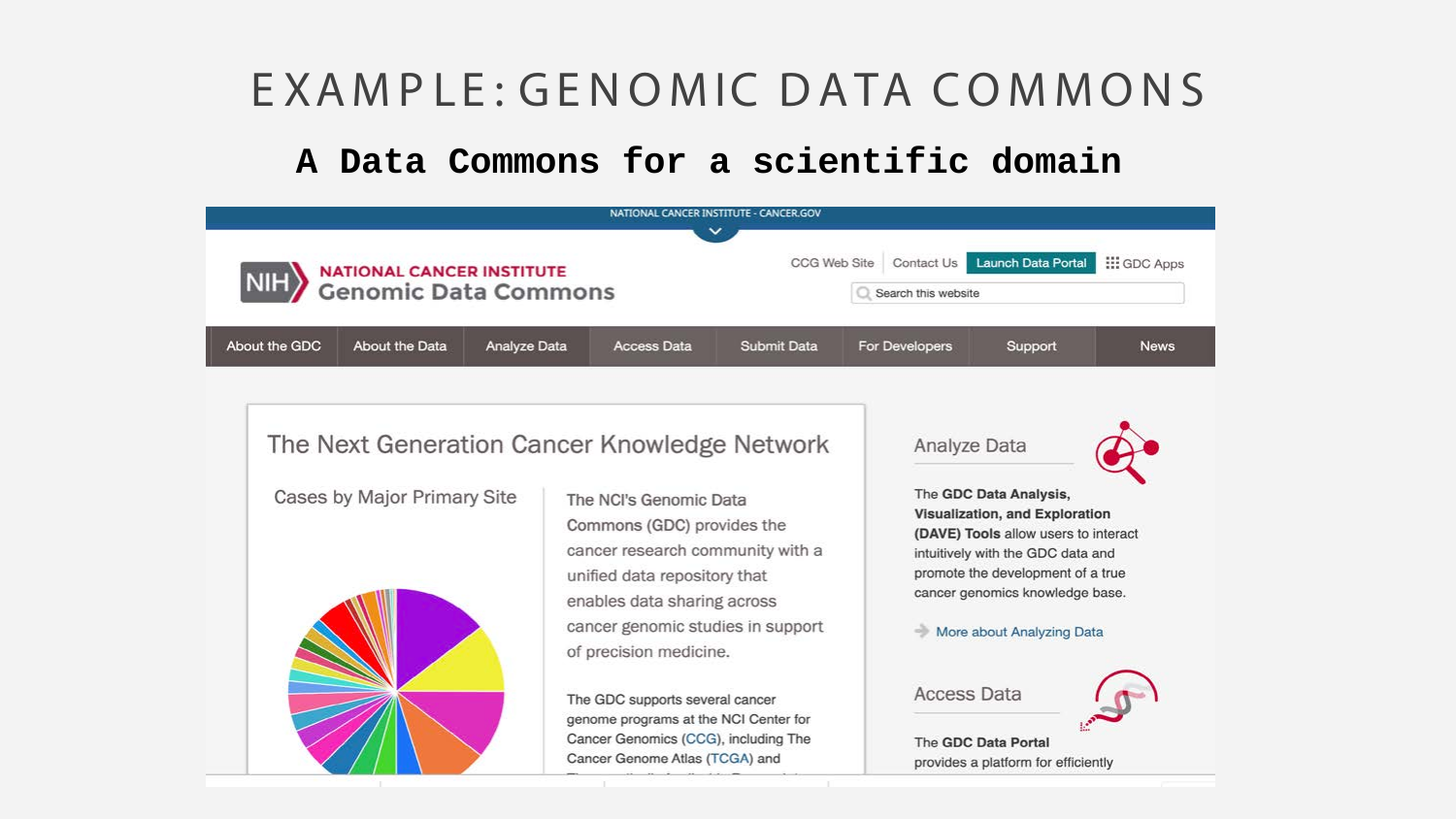### What is the Harvard Data Commons?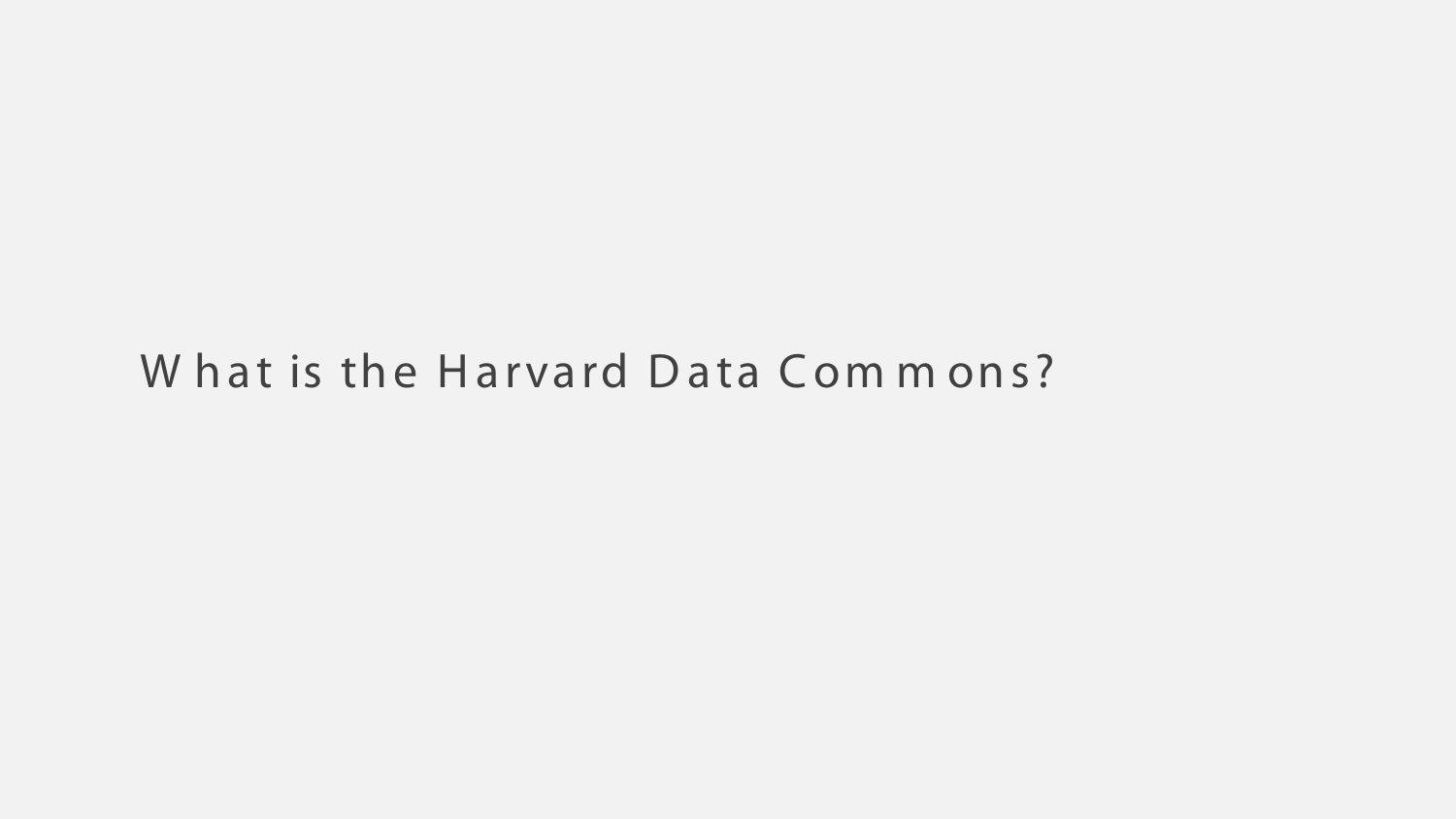### HARVARD DATA COMMONS: A PROPOSAL

At its early stage:

- Pilots in  $2020$
- Defining architecture and use cases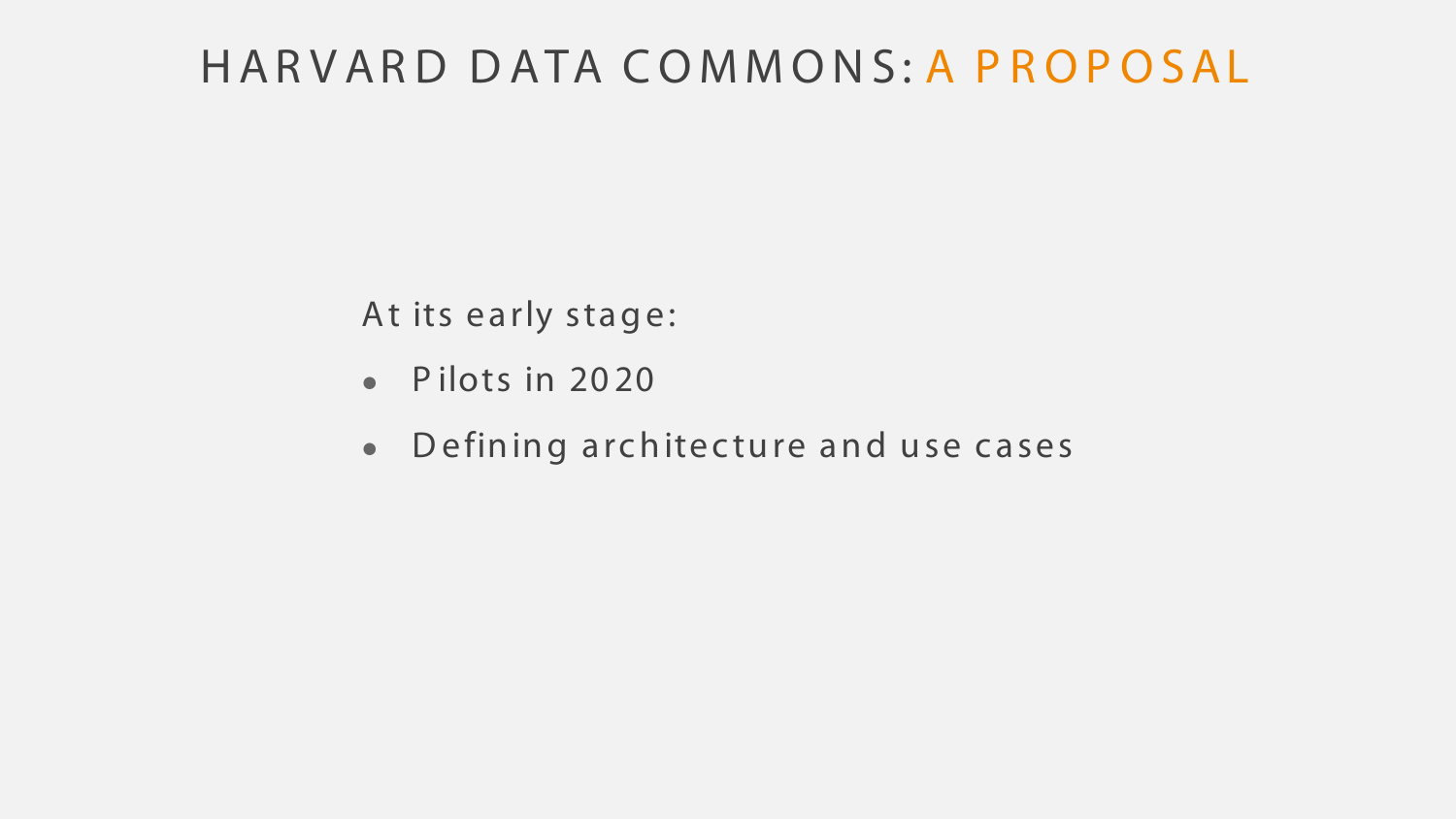## HARVARD DATA COMMONS: A COLLABORATION

A collaboration across Harvard units and schools:

- $\bullet$  IT/R esearch Computing
- Library
- Harvard Dataverse
- Schools (initially Faculty of Arts & Sciences, M edical S chool, B u siness S chool)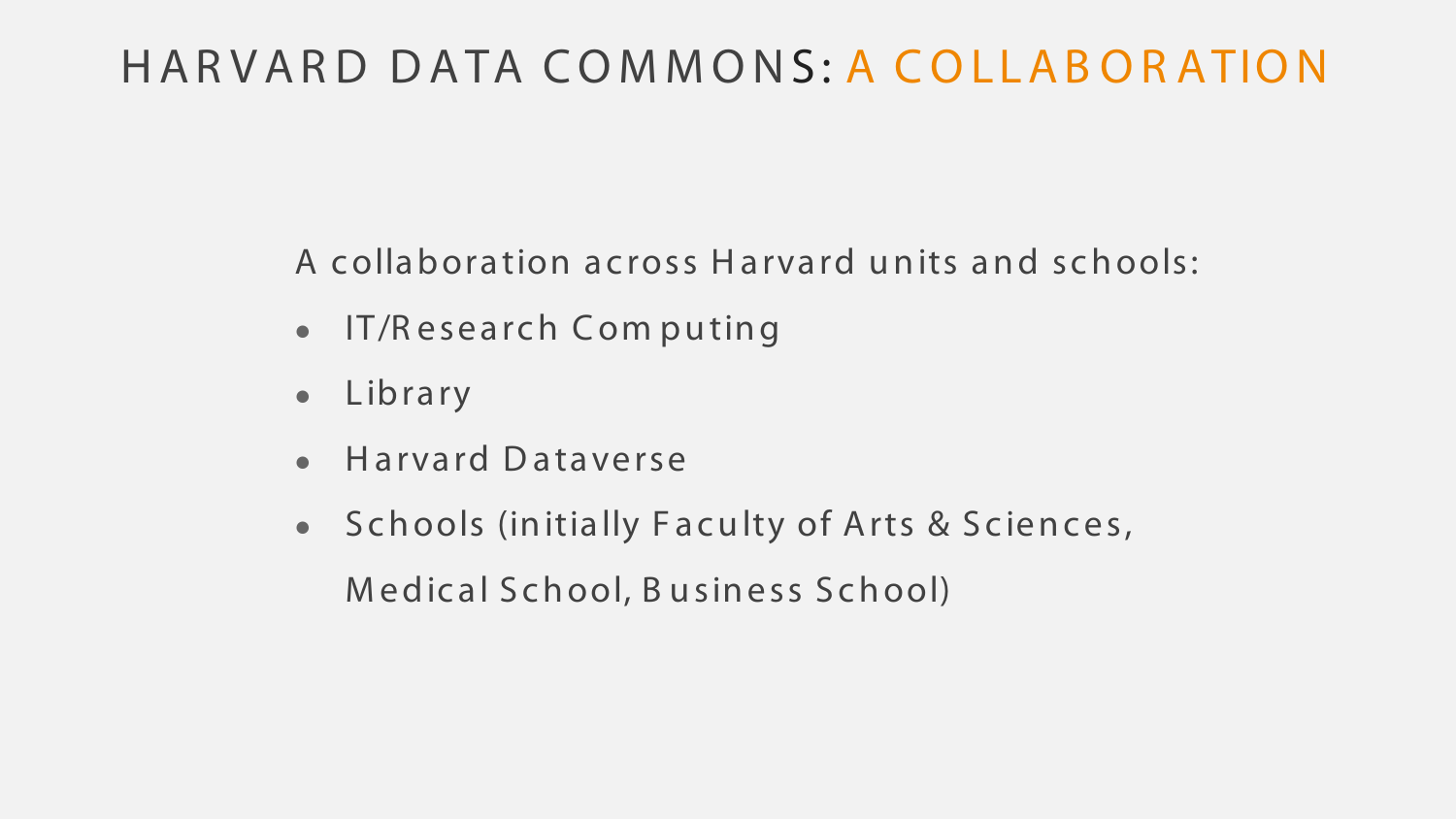### Active Data **Published Data**